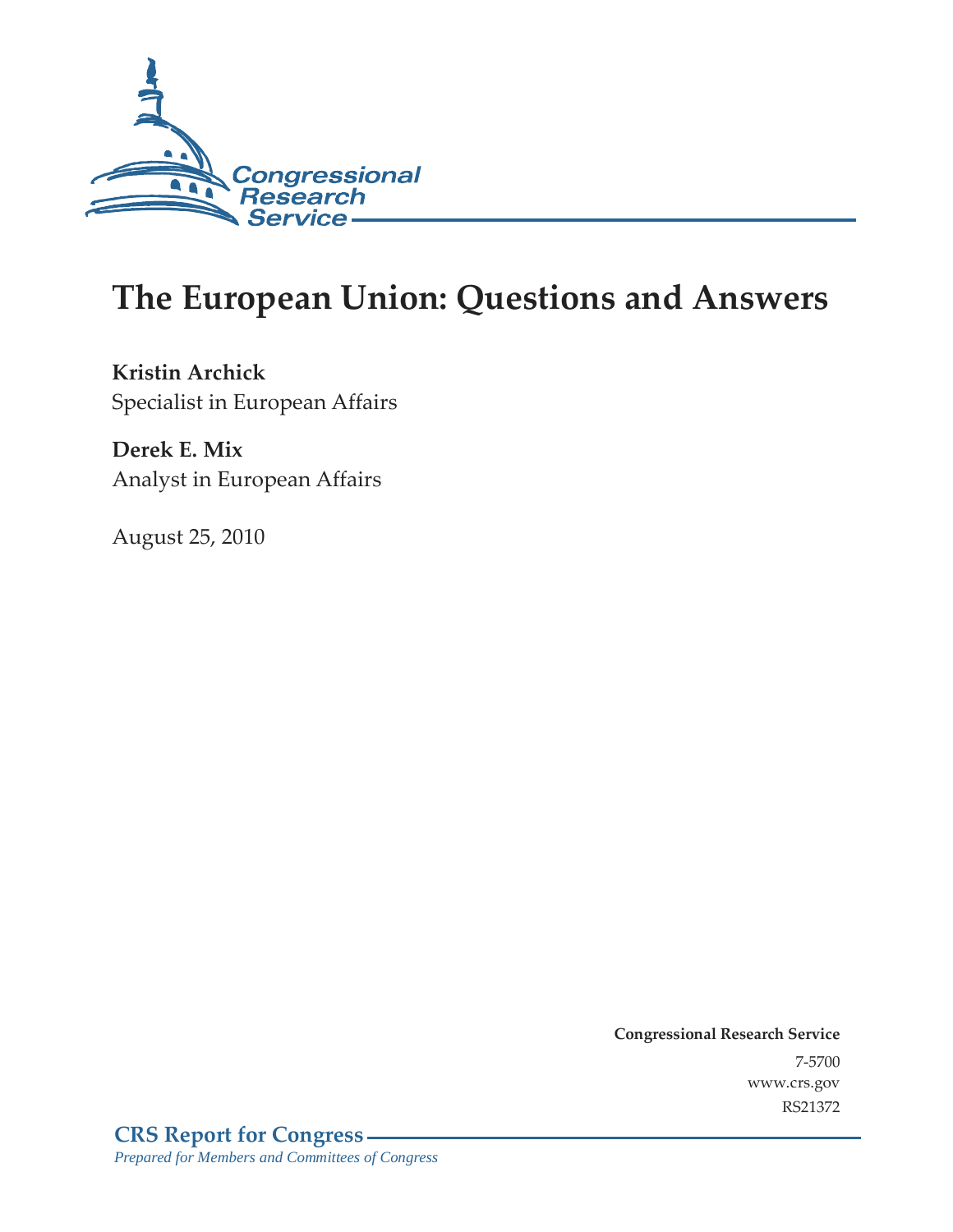### **Summary**

The European Union (EU) is an economic and political partnership that represents a unique form of cooperation among its 27 sovereign member states. The Union is the latest stage of a process of integration begun after World War II to promote peace, stability, and economic prosperity in Europe. The United States has strongly supported the EU and its progenitors as a means to foster democratic states and robust trading partners.

The EU has been built through a series of binding treaties and EU member states have committed to a process of integration by harmonizing laws and adopting common policies on an extensive range of issues. For most economic and social issues, EU member states have largely pooled their national sovereignty and EU decision-making has a supranational quality. Decisions in other areas, such as foreign policy, require unanimous consensus among member states.

EU member states work together through common institutions to set policy and to promote their collective interests. The three main institutions of the EU are the European Commission (essentially the EU's executive), the Council of the European Union (representing the national governments), and the European Parliament (representing the citizens of the EU). The Lisbon Treaty is the EU's latest attempt to reform its institutional arrangements and decision-making procedures in order to enable an enlarged EU to function more effectively. The treaty creates two important new leadership positions in the EU: President of the European Council (held by Herman Van Rompuy) and High Representative of the Union for Foreign Affairs and Security Policy (Catherine Ashton).

The EU has a strong common trade policy, and a developing Common Foreign and Security Policy (CFSP) for a more united voice in global affairs. It has also been seeking to build a Common Security and Defense Policy (CSDP) in order to improve its military capabilities and capacity to act independently. Although some shortcomings exist in EU-NATO relations, the two institutions continue to seek a more cooperative and complementary relationship. Over the last decade especially, the EU has also been working to forge common internal security measures in the Justice and Home Affairs (JHA) field, including by boosting police and judicial cooperation and enhancing the Union's ability to combat terrorism and other cross-border crimes.

The United States and the EU share a large, mutually beneficial trade and investment relationship. The global financial crisis and recession has challenged both sides to forge a common response. The United States and EU have a number of lingering trade disputes, but have led the push to liberalize world trade, and have sought to reduce non-tariff and regulatory barriers in the transatlantic marketplace.

This report provides a summary overview of these issues, many of which may be of interest to the second session of the 111<sup>th</sup> Congress. For more information, also see CRS Report RS21618, *The European Union's Reform Process: The Lisbon Treaty*, by Kristin Archick and Derek E. Mix, CRS Report RS21998, *The European Parliament*, by Kristin Archick and Derek E. Mix, and CRS Report R41088, *The European Union: Leadership Changes Resulting from the Lisbon Treaty*, by Derek E. Mix.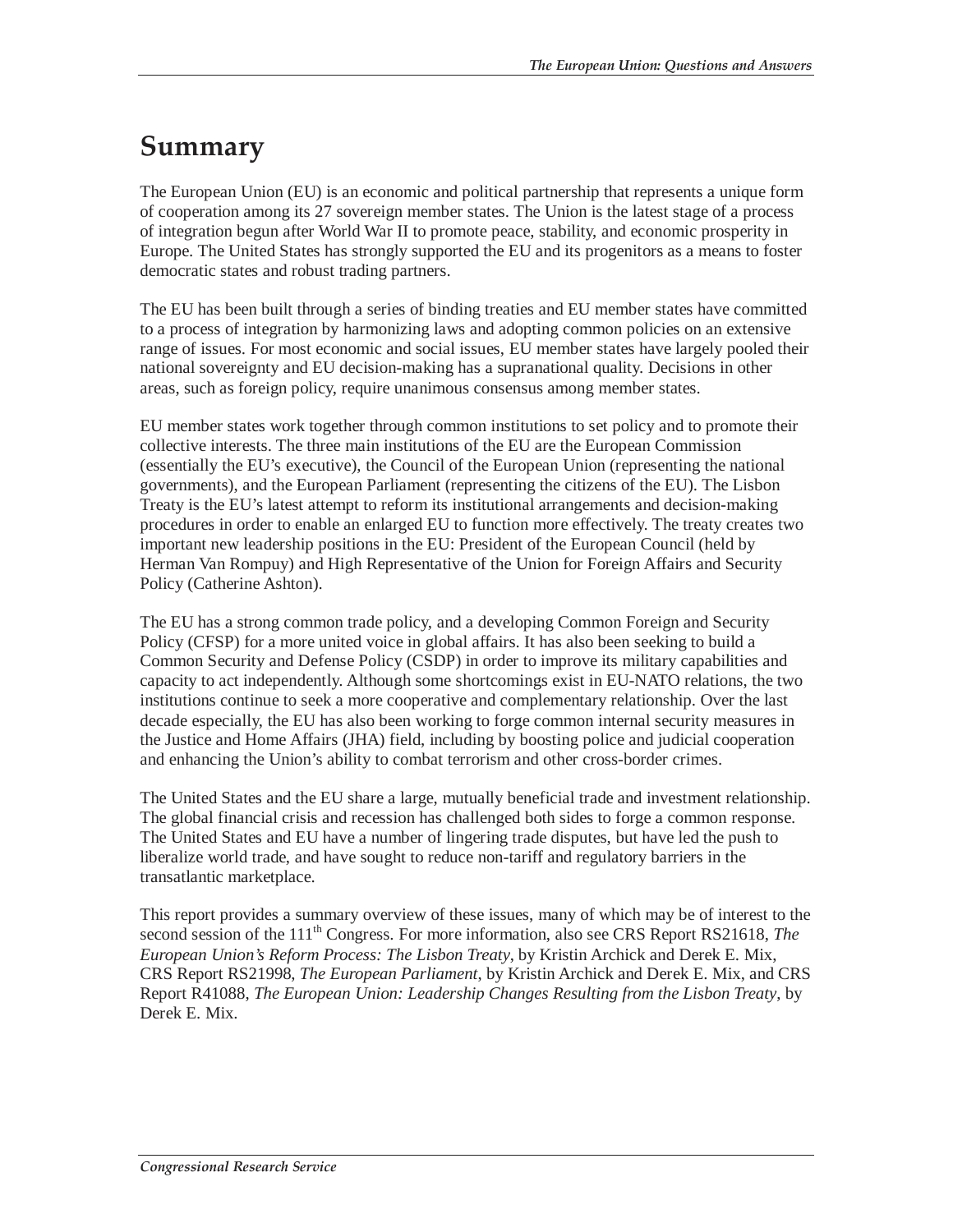# Contents

#### Contacts

|--|--|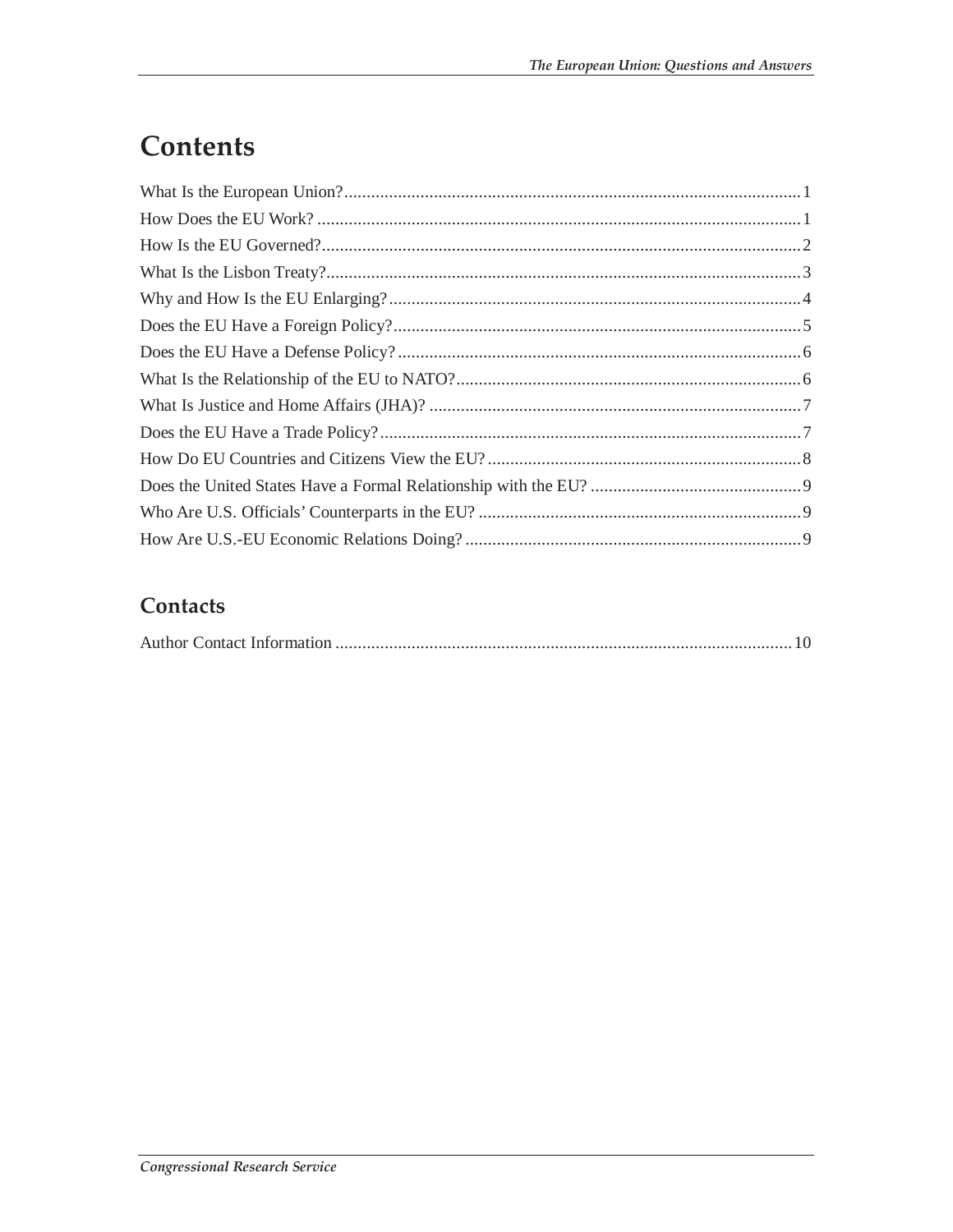#### **What Is the European Union?**

The European Union (EU) is an economic and political partnership that represents a unique form of cooperation among its 27 sovereign member states (Austria, Belgium, Bulgaria, Cyprus, the Czech Republic, Denmark, Estonia, Finland, France, Germany, Greece, Hungary, Ireland, Italy, Latvia, Lithuania, Luxembourg, Malta, the Netherlands, Poland, Portugal, Romania, Slovakia, Slovenia, Spain, Sweden, and the United Kingdom). The Union is the latest stage of a process of integration begun after World War II to promote peace and economic prosperity in Europe. Its founders hoped that by creating communities of shared sovereignty and interdependence initially in areas of coal and steel production, economics and trade, and nuclear energy—another war in Europe would be unthinkable. Since the 1950s, this European integration project has expanded to encompass many economic sectors, a customs union, a single market in which goods, people, and capital move freely, a common trade policy, a common agricultural policy, a common currency (the euro) that is used by 16 member states, $\frac{1}{1}$  and many aspects of social and environmental policy. Since the mid-1990s, EU member states have also taken significant steps toward political integration, with decisions to develop a common foreign policy and closer police and judicial cooperation.

### **How Does the EU Work?**

The EU has been built through a series of binding treaties and EU member states have committed to a process of integration by harmonizing laws and adopting common policies on an extensive range of issues. EU member states work together through common institutions (see next question) to set policy and promote their collective interests.

Until recently, EU policy areas were conceptually divided into three "pillars" and decisionmaking processes differed in each. Pillar One was the European Community, which encompassed a multitude of economic and social policies ranging from trade and agriculture to education and the environment. In Pillar One areas, integration was (and remains) the most developed and farreaching; member states have largely pooled their national sovereignty and EU institutions hold executive authority. Policy decisions in Pillar One areas often had a supranational character because most were subject to a complex majority voting system. Pillar Two established a Common Foreign and Security Policy (CFSP) to permit joint action in foreign and security affairs. Pillar Three sought to create a Justice and Home Affairs (JHA) policy to foster common internal security measures and closer police and judicial coordination. Under Pillars Two and Three, member states agreed to cooperate but decision-making was intergovernmental and required unanimity. As a result, member states retained more discretion over their participation as any one member could veto a decision.

However, the EU's Lisbon Treaty (see below), which took effect in December 2009, technically does away with this "pillar" structure. In an effort to improve the efficiency of EU decisionmaking, the Lisbon Treaty extends the use of the EU's majority voting system beyond the traditional Pillar One field to many additional policy areas, including most JHA issues.

<sup>-</sup><sup>1</sup> The 16 members of the EU that use the euro are: Austria, Belgium, Cyprus, Finland, France, Germany, Greece, Ireland, Italy, Luxembourg, Malta, the Netherlands, Portugal, Slovakia, Slovenia, and Spain.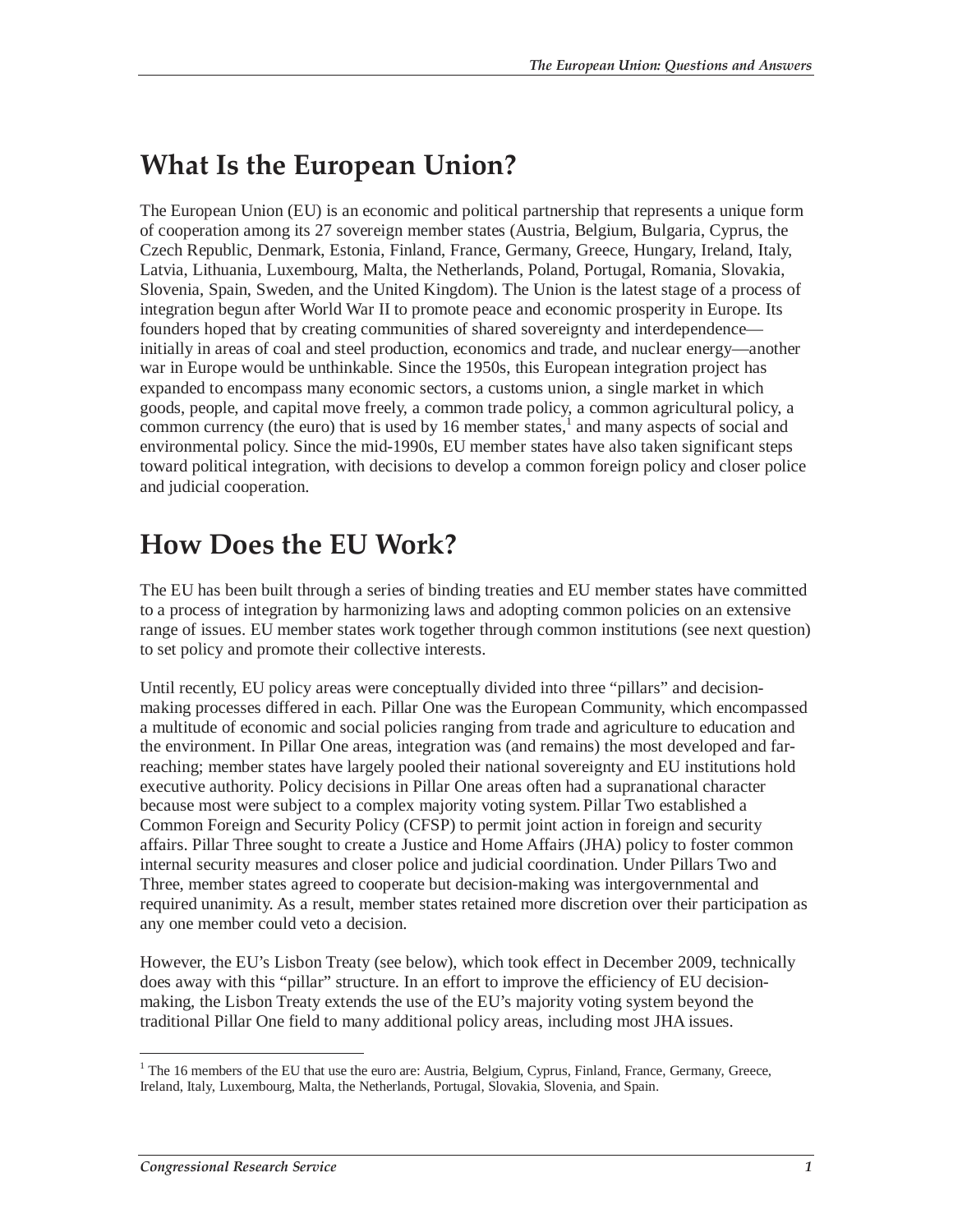Unanimous decision-making is retained in some areas, including for most aspects of foreign and defense policy (i.e., the former Pillar Two), as well as tax matters and social security.

In effect, the Lisbon Treaty attempts to make the need for unanimity in EU decision-making the exception rather than the rule. Nevertheless, in practice, member states will likely still strive for consensus on sensitive policy issues (such as police cooperation, immigration, and countering terrorism) that are usually viewed as central to a nation-state's sovereignty. At the same time, the mere possibility of a vote may make member state governments more willing to compromise and reach a common policy decision.

#### **How Is the EU Governed?**

Three institutions are central to EU decision- and policy-making. They do not correspond exactly to the traditional branches of government or division of power in representative democracies. Rather, they embody the EU's dual supranational and intergovernmental character:

- The *European Commission* upholds the common interest of the Union as a whole. The Commission is essentially the EU's executive: it implements and manages EU decisions and common policies, and ensures that member states adopt and abide by the provisions of EU treaties, regulations, and directives. In most cases, the Commission has the sole right of legislative initiative. The 27 Commissioners, one from each country, are appointed by agreement among the member states to five-year terms. One is selected to lead and represent the Commission as the Commission President. The others hold a distinct portfolio (e.g., agriculture, energy, trade). On many issues, the Commission represents the EU internationally and handles negotiations with outside countries. The Commission is also the EU's primary administrative entity.
- The *Council of the European Union (*also called the *Council of Ministers)* represents the national governments. As the main decision-making body of the EU, the Council enacts legislation, usually based on proposals put forward by the Commission. A minister from each country takes part in Council meetings, with participation configured according to the subject under consideration (e.g., foreign ministers would meet to discuss the Middle East, agriculture ministers to discuss farm subsidies). Most decisions are subject to a complex qualified majority voting system, but some areas—such as foreign and defense policy, taxation, amending EU treaties, or accepting new members—require unanimity. The Presidency of the Council rotates among the member states, changing every six months. The presidency country helps set agenda priorities and organizes most of the work of the Council.
- The *European Parliament* represents the citizens of the EU. The Parliament currently consists of 736 members who are directly elected in each member state for five-year terms. Each member state holds a number of seats approximately proportional to the size of its population. The Parliament cannot initiate legislation like national parliaments, but it shares "co-decision" power with the Council of Ministers in many areas, and can amend or reject the EU's budget. The Parliament must also approve incoming Commissions and can vote to dismiss the entire Commission. Members of the European Parliament (MEPs)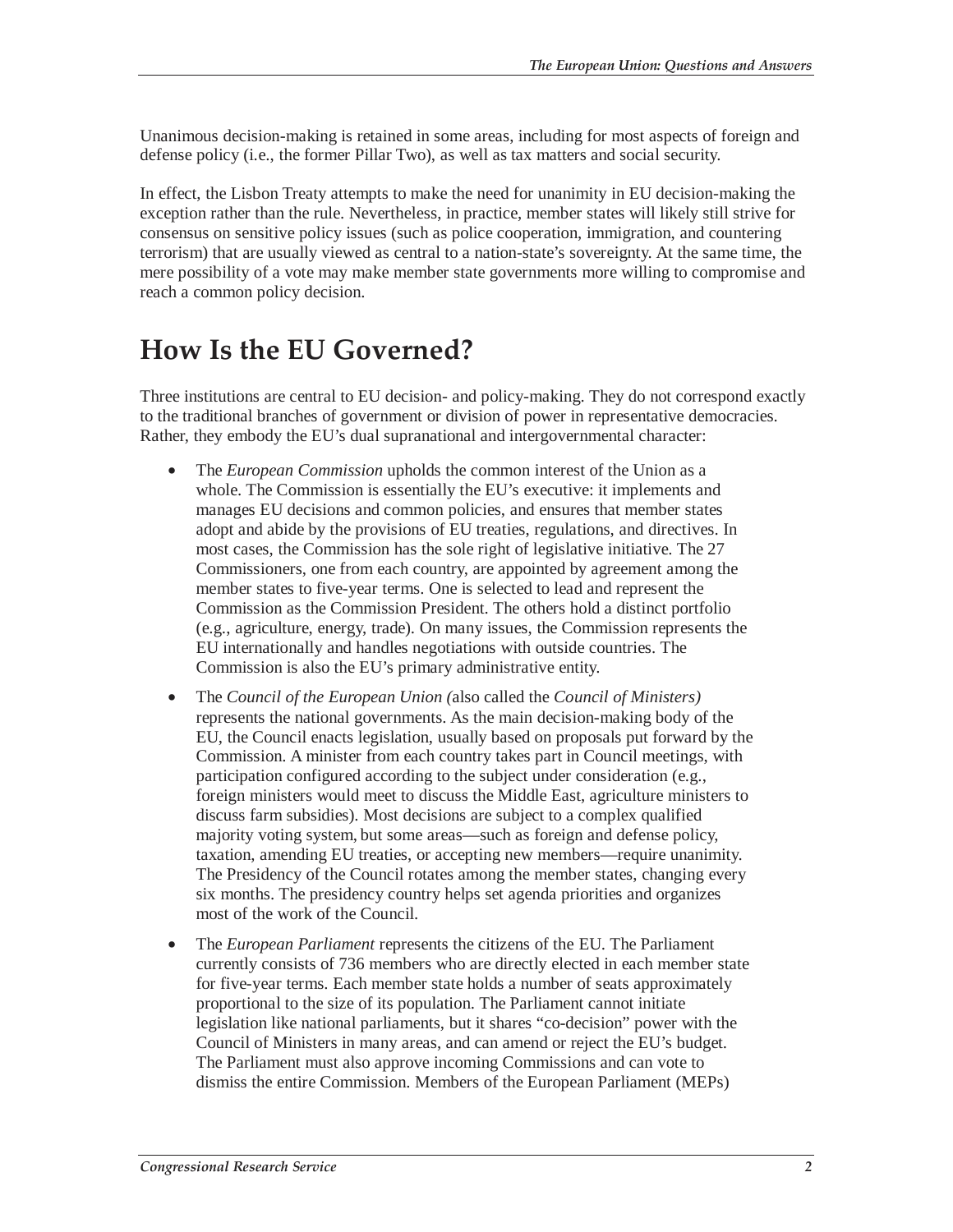caucus according to transnational groups based on political affiliation, rather than by nationality.<sup>2</sup>

• A number of other institutions also play key roles in the EU. The *European Council* is composed of the Heads of State or Government of the member states, plus its President as well as the President of the European Commission. Meeting at least four times a year (in what are often termed "EU Summits"), the European Council acts principally as a strategic guide and driving force for EU policy. The *Court of Justice* interprets EU laws and rules on compliance; a *Court of Auditors* monitors financial management; the *European Central Bank* manages the euro and monetary policy; and *advisory committees* represent economic, social, and regional interests.

#### **What Is the Lisbon Treaty?**

On December 1, 2009, the EU's latest institutional reform endeavor—the Lisbon Treaty—came into force following its ratification by all 27 member states. The Lisbon Treaty was initially approved by EU leaders in December 2007; it is the final product of an effort begun in 2002 to reform the EU's governing institutions and decision-making processes in order to enable an enlarged Union to function more effectively. The history of the Lisbon Treaty is replete with contentious negotiations among the member states and numerous ratification hurdles. The Lisbon Treaty evolved from the proposed EU constitutional treaty, which was rejected in French and Dutch national referendums in 2005. The future of the Lisbon Treaty was also thrown into doubt when Ireland initially rejected it in a referendum in June 2008. In a second referendum in October 2009, Irish voters approved the treaty after securing some modifications. Although all other EU member states ratified the Lisbon Treaty through their parliaments, it also faced objections in some national legislatures, which contributed to the delay in its entrance into force. The Czech Republic was the last EU member state to ratify the Lisbon Treaty in November 2009.<sup>3</sup>

The major aims of the Lisbon Treaty are to streamline EU decision-making, to give the EU a stronger and more coherent voice and identity on the world stage, and to increase democracy and transparency within the EU. To help accomplish these goals, the treaty creates two new EU leadership positions. The new President of the European Council, elected by the member states to a once-renewable term of two-and-a-half years, chairs the meetings of the 27 EU heads of state or government and serves as the coordinator and spokesman for the group's work. The first holder of the position is former Belgian Prime Minister Herman Van Rompuy. Although Van Rompuy now represents the EU externally as its spokesman on political issues and as the main EU interlocutor for foreign leaders at international summits, much of his work consists of "behind the scenes" management involved in coordinating the activities of the Council, helping to ensure policy continuity, and working to facilitate consensus.

 $\overline{a}$ <sup>2</sup> There are currently 7 political groups in the European Parliament: the Group of the European People's Party (Christian Democrats); the Group of the Progressive Alliance of Socialists and Democrats in the European Parliament; the Group of the Alliance of Liberals and Democrats for Europe; the Group of the Greens/European Free Alliance; the European Conservatives and Reformists Group; the Confederal Group of the European United Left-Nordic Green Left; and the Europe of Freedom and Democracy Group. There are also several non-attached MEPs.

<sup>&</sup>lt;sup>3</sup> The Lisbon Treaty amends, rather than replaces, existing EU treaties. Despite the failure of the EU constitutional treaty, experts say the Lisbon Treaty preserves over 90% of the substance of the original treaty.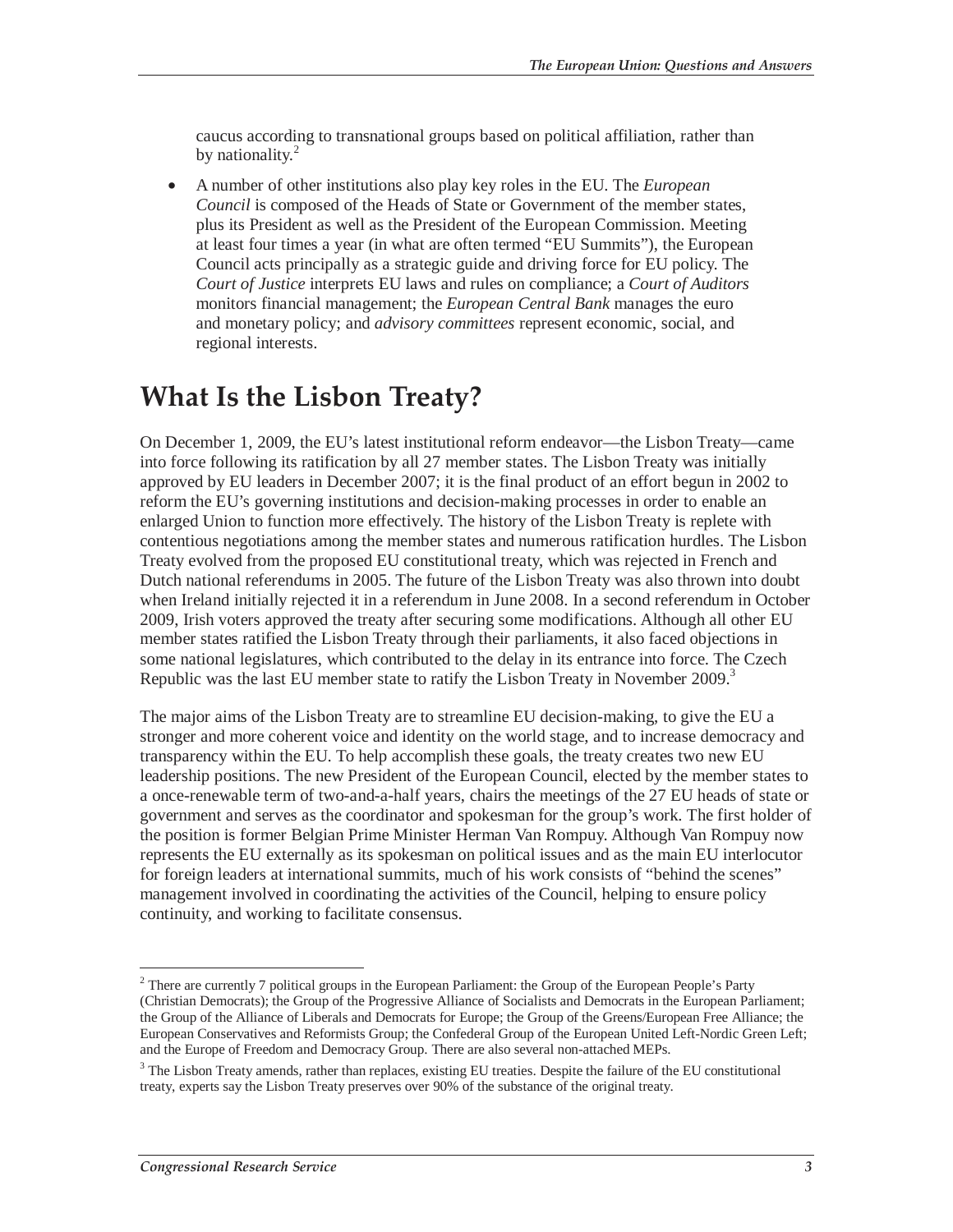The treaty also creates the position of High Representative of the Union for Foreign Affairs and Security Policy. Former EU Trade Commissioner Catherine Ashton was appointed for the first five-year term of this new job. Ashton is now the EU's chief diplomat, exercising the former responsibilities of the Council of Ministers' High Representative for CFSP (formerly Javier Solana) and the Commissioner for External Relations. She is therefore both an agent of the Council of Ministers and a Vice-President of the European Commission, an institutional innovation designed to marry the EU's political and economic clout in one powerful new office. Ashton is to have extensive staff support with the creation of a new EU diplomatic corps called the European External Action Service.

The six-month "rotating" country presidencies of the EU continue under the Lisbon Treaty in a modified format. The presidency country still manages the legislative process in the Council of Ministers and sets out a number of broad policy priorities for its tenure. Under the treaty, however, Von Rompuy takes over the role formerly exercised by the leader of the presidency country and Ashton, rather than the foreign minister of the presidency country, chairs the meetings of foreign ministers in the Council of Ministers.

Among other key measures, the Lisbon Treaty also simplifies the EU's qualified majority voting system and expands its use to policy areas previously subject to unanimity. In addition, the treaty significantly increases the relative power of the European Parliament by extending the use of the "co-decision" procedure to more policy areas, including agriculture and home affairs issues.<sup>4</sup> It also gives national parliaments a degree of greater authority to challenge draft EU legislation and allows for the possibility of new legislative proposals based on citizen initiatives.

### **Why and How Is the EU Enlarging?**

The EU views the enlargement process as an extraordinary opportunity to promote stability and prosperity in Europe. Since 2004, EU membership has grown from 15 to 27 countries, bringing in most states of central and eastern Europe and fulfilling an historic pledge to further the integration of the continent by peaceful means. In order to be eligible for EU membership, countries must first meet a set of established criteria, including having a functioning democracy and market economy. Observers have noted that the prospect of membership can act as an incentive for countries to adopt beneficial reforms. Once a country becomes an official candidate, accession negotiations are a long and complex process in which the applicant must adopt and implement a massive body of EU laws, treaties, and regulations.

The EU began as the European Coal and Steel Community in 1952 with six members (Belgium, France, Germany, Italy, Luxembourg, and the Netherlands). In 1973, Denmark, Ireland, and the United Kingdom joined what had then become known as the European Community. Greece joined in 1981, followed by Spain and Portugal in 1986. In 1995, Austria, Finland, and Sweden acceded to the present-day European Union. In 2004, the EU welcomed eight former communist countries—the Czech Republic, Estonia, Hungary, Latvia, Lithuania, Poland, Slovakia, and Slovenia—plus Cyprus and Malta. Bulgaria and Romania joined in 2007.

Following these latest rounds of EU expansion, some Europeans have spoken of "enlargement fatigue" and have suggested a pause in the process. The EU maintains that the enlargement door

The Lisbon Treaty technically renames the "co-decision" procedure as the "ordinary legislative procedure."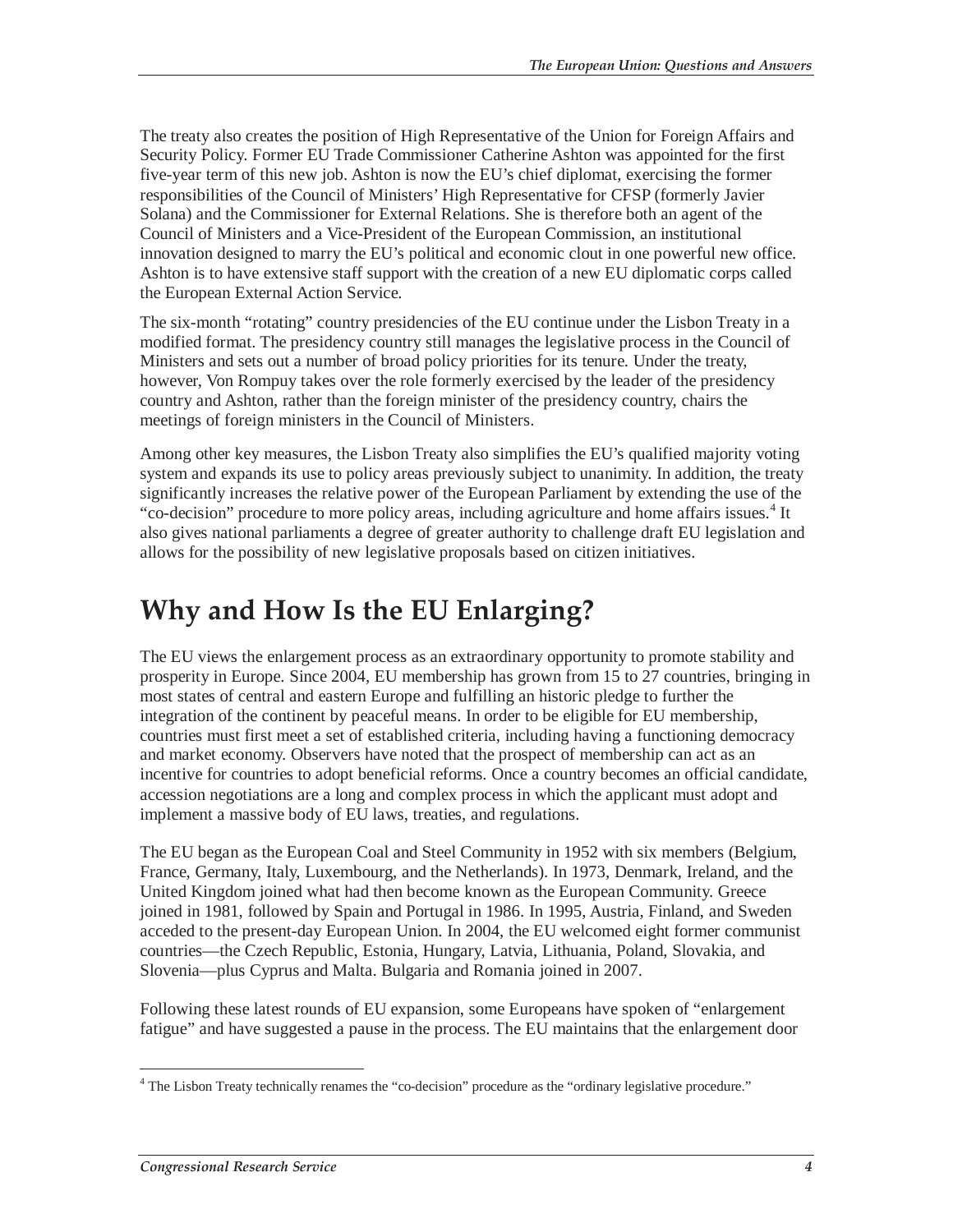remains open. Some observers expect that Iceland may apply for EU membership, an effort that would likely receive relatively quick approval.

Further enlargement will likely focus on the Balkans. The EU named Croatia as an official candidate in 2004 and began accession negotiations in 2005. Macedonia was given candidate status in late 2005, but has not yet secured a start date for accession negotiations because of an ongoing dispute with Greece over the country's official name. The remaining western Balkan states of Albania, Bosnia-Herzegovina, Kosovo, Montenegro, and Serbia are all recognized as potential EU candidates in the longer term, but their accession timetables and prospects vary.

Turkey also has a long-standing bid for EU membership. Turkey was recognized as an EU candidate in 1999 but remained in a separate category for years as it sought to comply with the EU's political and economic criteria for membership. In 2005, the EU opened accession talks with Turkey, but these are expected to take at least a decade to complete. The EU has cautioned that negotiations with Turkey are an "open-ended process, the outcome of which cannot be guaranteed." Observers note that some EU members and many EU citizens remain wary about Turkey's possible accession given its large size, relatively poor economy, and Muslim culture. The status of Turkey's membership application is a frequent source of tension between Turkey and the EU.

#### **Does the EU Have a Foreign Policy?**

The EU has a Common Foreign and Security Policy (CFSP), in which member states adopt common policies, undertake joint actions, and pursue coordinated strategies in areas in which they can reach consensus. CFSP was established in 1993; the eruption of hostilities in the Balkans in the early 1990s and the EU's limited tools for responding to the crisis convinced EU leaders that the Union had to improve its ability to act collectively in the foreign policy realm. Previous EU attempts to further such political integration had foundered for decades on member state concerns about protecting national sovereignty and different foreign policy prerogatives.

CFSP decision-making is dominated by member states and requires unanimity; all 27 member states must agree that a common EU stance on a given issue is desirable and all 27 must agree on the terms of that stance. Member states must also ensure that national policies are in line with agreed EU strategies and positions (e.g., imposing sanctions on a country). However, CFSP does not preclude individual member states pursuing their own national foreign policies or conducting their own national diplomacy.

CFSP remains a work in progress. Although many view the EU as having made considerable strides in forging common policies on a range of international issues, from the Balkans to the Middle East peace process to Iran, others argue that the credibility of CFSP too often suffers from an inability to reach consensus. The launch of the U.S.-led war in Iraq in 2003, for example, was extremely divisive among EU member states and they were unable to agree on a common EU policy position. Others note that some differences in viewpoint are inevitable among 27 countries that still retain different approaches, cultures, histories, and relationships—and often different national interests—when it comes to foreign policy.

The EU's new Lisbon Treaty seeks to bolster CFSP by increasing the EU's visibility on the world stage and making the EU a more coherent foreign policy actor. As described above, Catherine Ashton, the newly created High Representative of the Union for Foreign Affairs and Security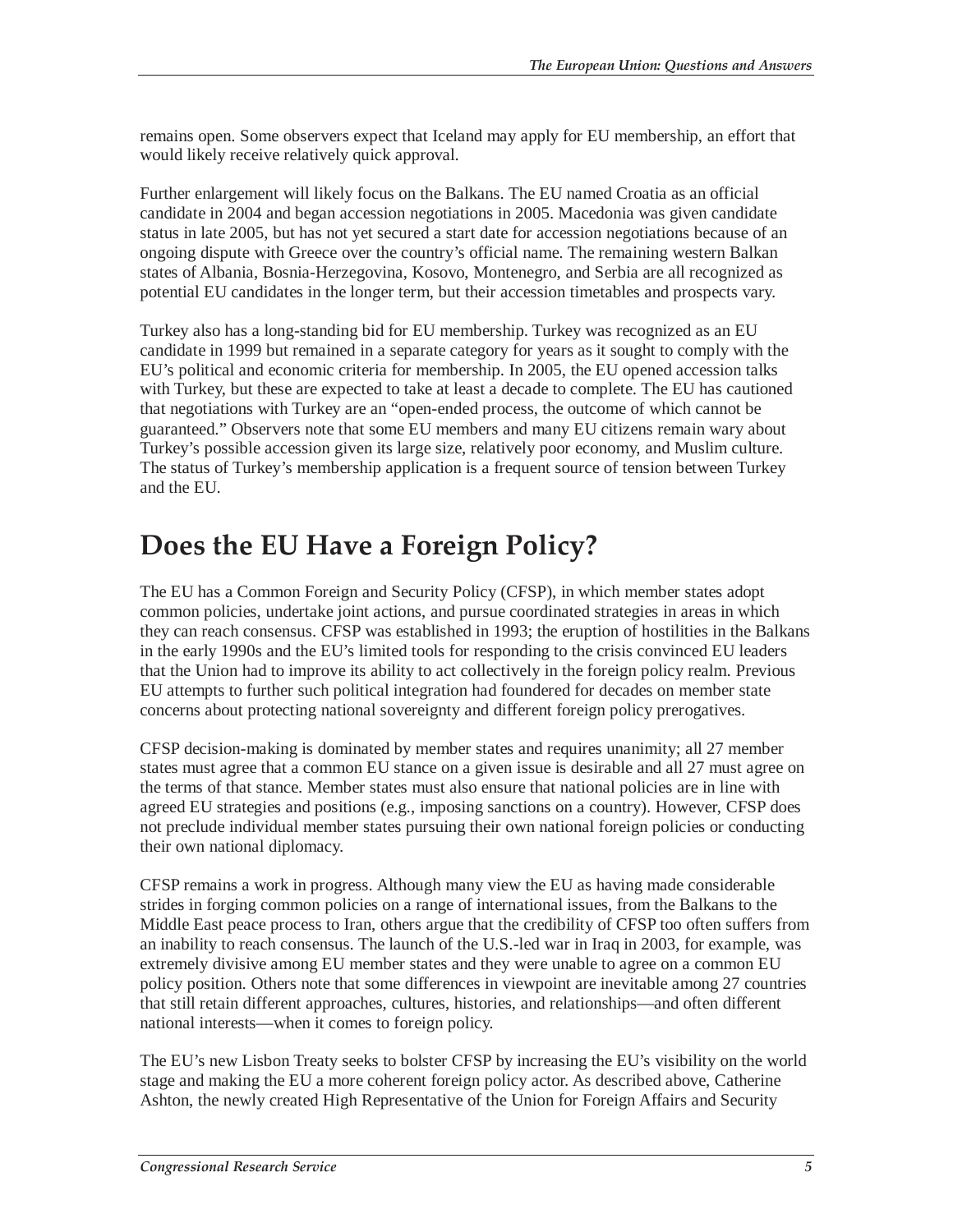Policy, now serves as the EU's lead diplomat while also overseeing efforts to develop enhanced institutional coherence. The new European External Action Service combines personnel drawn from the Commission and Council, as well as from the national diplomatic corps of member states.

#### **Does the EU Have a Defense Policy?**

Since 1999, the EU has been working to develop a Common Security and Defense Policy (CSDP), formerly known as the European Security and Defense Policy (ESDP).<sup>5</sup> CSDP seeks to enhance European military capabilities, to improve the EU's ability to respond to crises, and to give the EU's common foreign policy a military backbone. The EU has created three defense decision-making bodies, has set targets for improving capabilities, and has developed a rapid reaction force and multinational "battlegroups." Such EU forces are not a standing "EU army," but rather a catalogue of troops and assets drawn from existing national forces that member states can make available for EU operations.

CSDP operations focus largely on tasks such as peacekeeping, crisis management, and humanitarian assistance. CSDP missions are also often civilian, rather than military, in nature, with objectives such as police and judicial training ("rule of law") or security sector reform. The EU is currently engaged in some 13 CSDP missions in the Balkans, Africa, Caucasus, and the Middle East, and has completed an additional 10 missions in previous years.

However, improving European military capabilities has been difficult, especially given flat or declining European defense budgets. Serious capability gaps continue to exist in strategic air- and sealift, command and control systems, intelligence, and other force multipliers. Also, a relatively low percentage of European forces are deployable for expeditionary operations. Some analysts have suggested pooling assets among several member states and the development of national niche capabilities as possible ways to help remedy European military shortfalls. In 2004, the EU established the European Defense Agency to help coordinate defense-industrial and procurement policy in an effort to stretch European defense spending farther.

#### **What Is the Relationship of the EU to NATO?**

Despite largely overlapping memberships and interests, NATO and the EU continue to struggle to establish a cooperative and complementary relationship.<sup>6</sup> Since its inception, the EU has asserted that CSDP is intended to allow the EU to make decisions and conduct military operations "where NATO as a whole is not engaged," and that CSDP is not aimed at usurping NATO's collective defense role. The United States has supported EU efforts to develop CSDP provided that it remains tied to NATO, does not rival or duplicate NATO structures or resources, and does not weaken the transatlantic alliance. The 2003 Berlin Plus agreement, which allows EU-led military missions access to NATO assets and planning capabilities, was designed to help ensure close NATO-EU links and prevent a wasteful duplication of European defense resources. Since then,

<sup>-</sup><sup>5</sup> ESDP was renamed CSDP by the Lisbon Treaty.

<sup>&</sup>lt;sup>6</sup> Twenty-one countries belong to both NATO and the EU. There are six non-NATO members of the EU (Austria, Cyprus, Finland, Ireland, Malta, and Sweden) and seven non-EU members of NATO (Albania, Canada, Croatia, Iceland, Norway, Turkey, and the United States).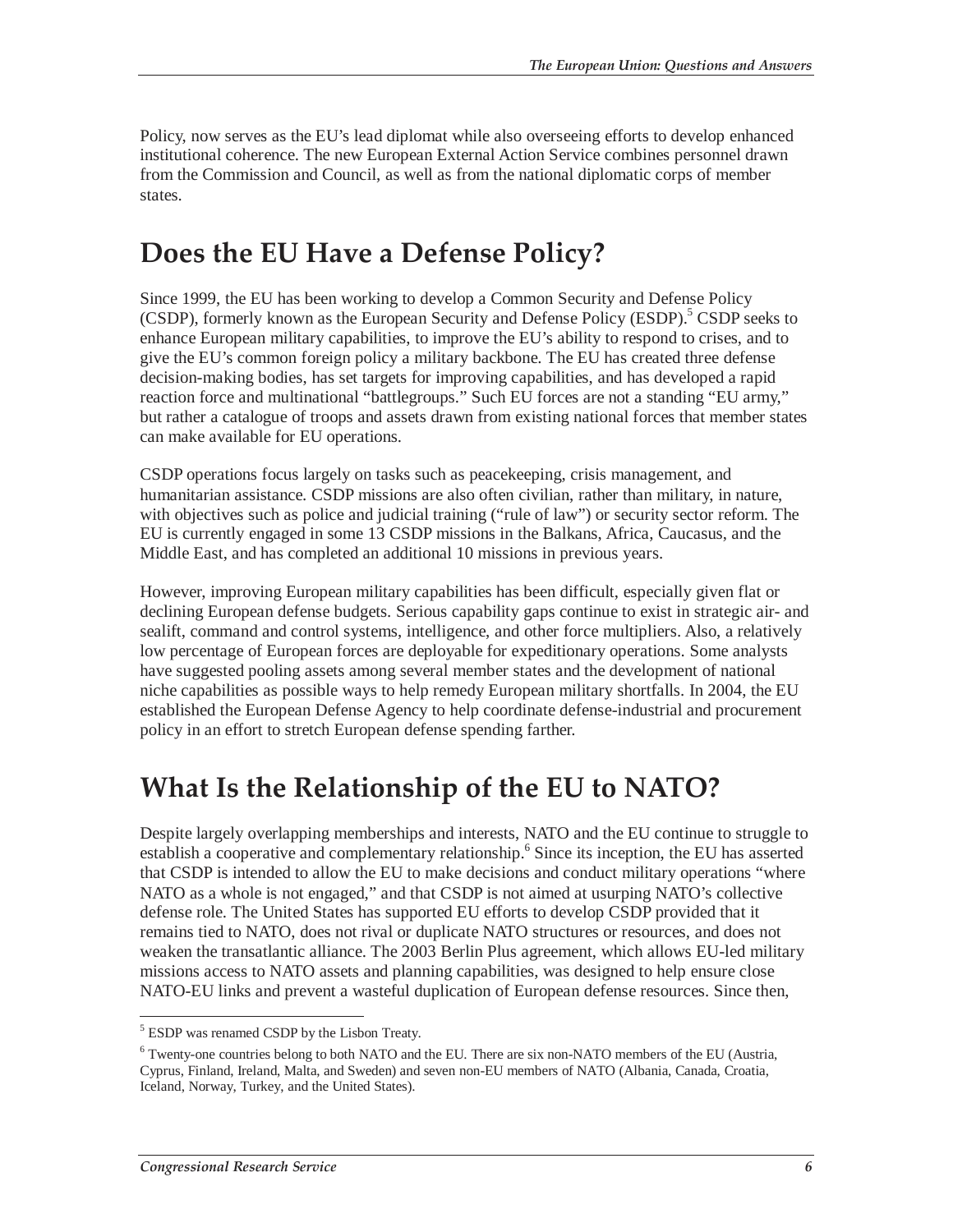two Berlin Plus missions have been conducted in the Balkans, and NATO and the EU have sought to coordinate their activities on the ground in operations in Africa and Afghanistan.

Nevertheless, closer and more extensive NATO-EU cooperation at the political level on a range of issues—from matters of strategic importance (such as terrorism or weapons proliferation) to improving coordination of crisis management planning and defense policies—has been stymied largely by EU tensions with Turkey (in NATO but not the EU) and the ongoing dispute over the divided island of Cyprus (in the EU but not NATO).<sup>7</sup> Many analysts argue that until a political settlement is reached over Cyprus, enhanced NATO-EU cooperation is unlikely. Others suggest that additional reasons exist for strains in the NATO-EU relationship, including bureaucratic rivalry and competition between the two organizations and varying views on both sides of the Atlantic regarding the future roles and missions of both NATO and the EU's CDSP.

### **What Is Justice and Home Affairs (JHA)?**

The JHA field seeks to foster common internal security measures while protecting the fundamental rights of EU citizens and promoting the free movement of persons within the EU zone. JHA encompasses police and judicial cooperation, immigration, asylum, border controls, fighting terrorism and other cross-border crimes such as drug trafficking, and combating racism and xenophobia. For many years, however, EU efforts to harmonize policies in the JHA field were hampered by member states' concerns that such measures could infringe on their legal systems and national sovereignty. The 2001 terrorist attacks on the United States, the subsequent revelation of Al Qaeda cells in Europe, and the terrorist bombings in Madrid and London in 2004 and 2005, however, helped give new momentum to many initiatives in the JHA area. Among other measures, the EU has established a common definition of terrorism, an EU-wide arrest warrant, and new tools to strengthen external EU border controls.

The EU's new Lisbon Treaty gives the European Parliament "co-decision" power over the majority of JHA policy areas. The Treaty also makes most decisions on JHA issues in the Council of Ministers subject to qualified majority voting, rather than unanimity, in a bid to strengthen JHA further and speed EU decision-making. In practice, however, the EU will likely still seek consensus as much as possible on sensitive JHA policies. Moreover, for some issues in the JHA area, the EU has added an "emergency brake" that allows any member state to halt a measure it believes could threaten its national legal system and ultimately, to opt-out of it. Despite these safeguards, the UK and Ireland negotiated the right to opt-out of all JHA policies. The Lisbon Treaty technically renames JHA as the "Area of Freedom, Security, and Justice."

#### **Does the EU Have a Trade Policy?**

Yes. EU member states have a common external trade policy in which the European Commission negotiates trade deals with outside countries and trading blocs on behalf of the Union as a whole.

<sup>-</sup><sup>7</sup> Turkey, a non-EU NATO member, has objected to Cyprus, which joined the EU in 2004, participating in NATO-EU meetings on the grounds that it is not a member of NATO's Partnership for Peace (PfP) and thus does not have a security relationship with the alliance. The absence of Cyprus from PfP also hinders NATO and the EU from sharing sensitive intelligence information. In the current political climate, Cyprus essentially cannot join PfP because it would require the consent of all NATO allies, including Turkey.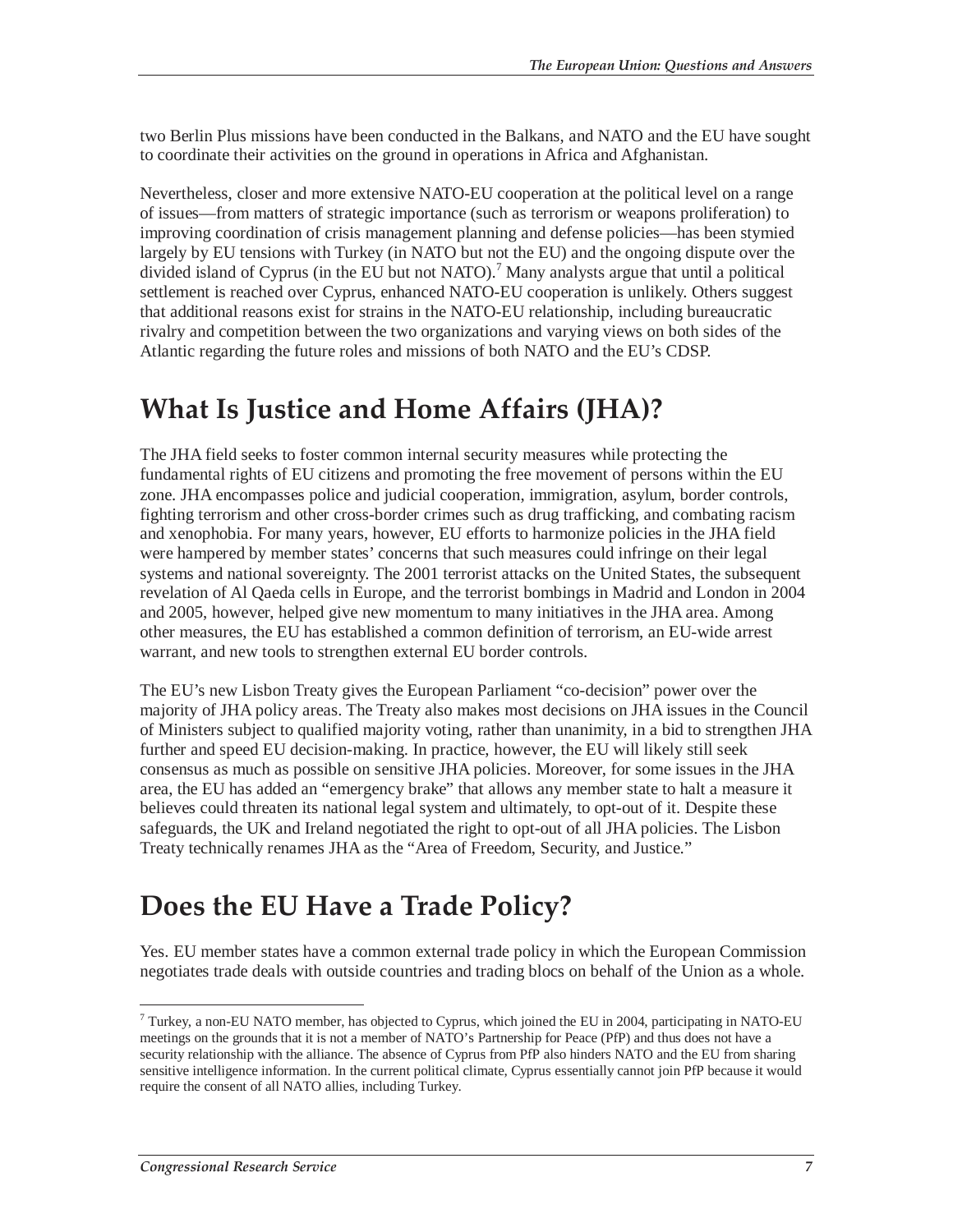The EU's trade policy is one of its most well-developed and integrated policies. It evolved along with the common market—which provides for the free movement of goods within the EU—to prevent one member state from importing foreign goods at cheaper prices due to lower tariffs and then re-exporting the items to another member with higher tariffs. The scope of the common trade policy has been extended partially to include trade in services, the defense of intellectual property rights, and foreign direct investment. The Council of Ministers has the power to establish objectives for trade negotiations and can approve or reject agreements reached by the Commission. EU rules allow the Council to make trade decisions with qualified majority voting, but in practice the Council tends to employ consensus. The Commission and the Council work together to set the common customs tariff, guide export policy, and decide on trade protection or retaliation measures where necessary. The new Lisbon Treaty extends the right of "co-decision" to the European Parliament on trade agreements, giving it an enhanced role in this area. The EU also plays a leading role in the World Trade Organization (WTO).

#### **How Do EU Countries and Citizens View the EU?**

All EU member states believe that the Union magnifies their diplomatic and economic clout and brings them important political and financial benefits. Nevertheless, tensions have long existed within the EU between those members that seek an "ever closer union" through greater integration and those that prefer to keep the Union on a more intergovernmental footing in order to better guard their national sovereignty. Concerns about the impingement of the EU on national sovereignty have played out in decisions to "opt out" of certain aspects of integration, such as passport- and visa-free travel within the EU (UK and Ireland), the euro (UK, Denmark, and Sweden), Justice and Home Affairs issues (UK, Ireland, and Denmark), and the common defense policy (Denmark). Another classic divide in the EU falls along big versus small state lines; small states are often cautious of initiatives that they believe could allow a few large states to dominate EU decision-making. In addition, the recent rounds of EU enlargement to central and eastern Europe have brought in many new members with histories of Communism and Soviet domination. This history often colors their views on issues ranging from relations with Russia to climate change to the Middle East. At times, such differences have caused frictions with older, west European member states and have slowed EU policy-making.

The prevailing view among European citizens is likewise favorable toward the EU, and many believe that the EU benefits them in important ways. Some observers have noted that, owing largely to the EU, many of the continent's citizens describe a European identity layered on top of national, regional, and local identities. However, there is also a certain amount of "Euroskepticism" among a significant portion of Europe's citizens. Concerns over the loss of national sovereignty are one central element of this sentiment. Some citizens assert that there is a "democratic deficit"—a feeling that one has no say over decisions taken in far-away Brussels. Others view the EU as a giant bureaucracy that delivers few concrete benefits. Some observers suggest that the benefits and founding ideals of the EU—peace and prosperity—may not ring as loudly among younger generations with no experience of war or economic hardship.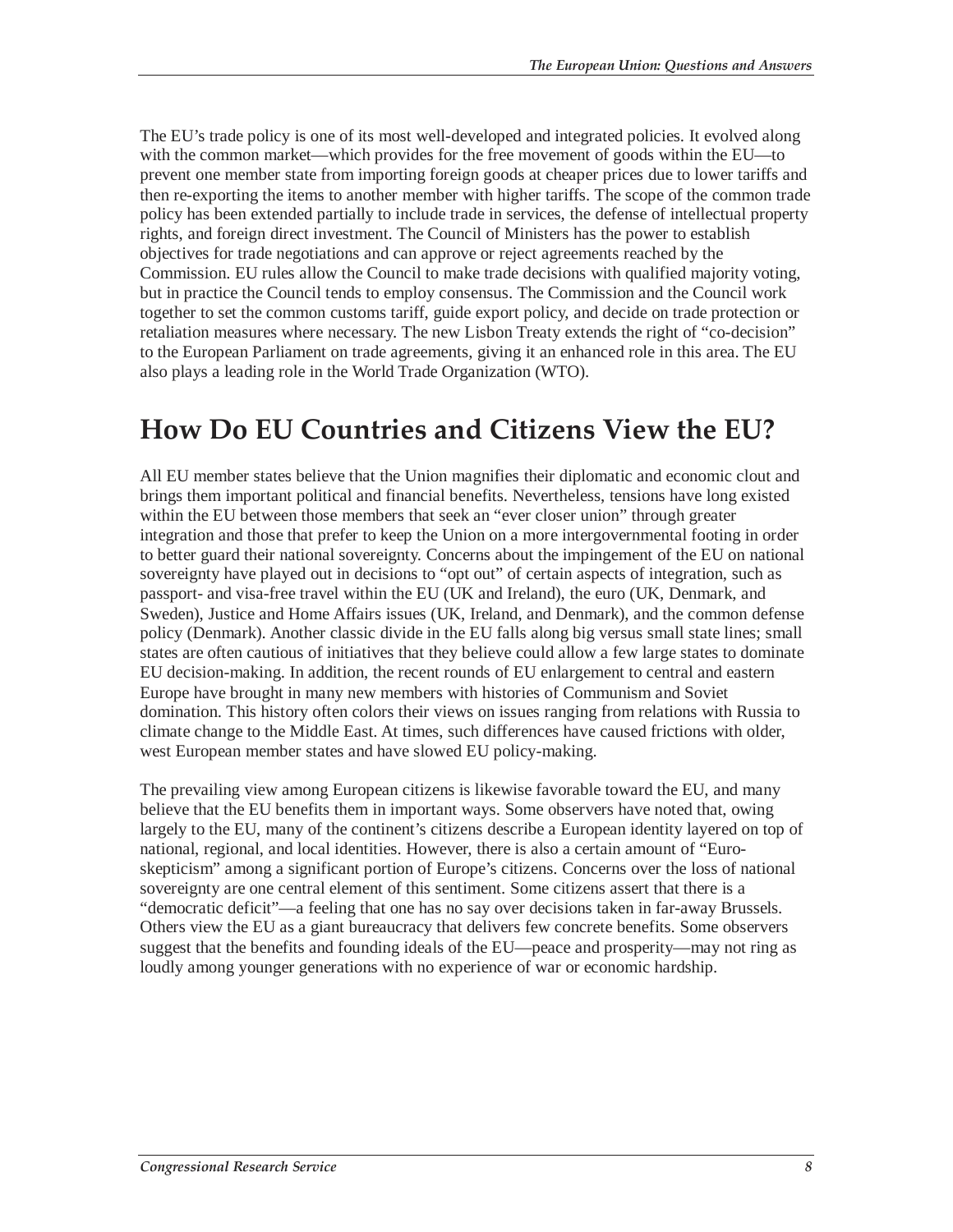# **Does the United States Have a Formal Relationship with the EU?**

Yes. For decades, the United States and the EU (and its progenitors) have maintained diplomatic and economic ties. Washington has strongly supported European integration, and U.S.-EU trade and investment relations are extensive. The 1990 U.S.-EU Transatlantic Declaration set out principles for greater consultation, and established regular summit and ministerial meetings. In 1995, the New Transatlantic Agenda (NTA) and the EU-U.S. Joint Action Plan provided a framework for promoting stability and democracy together, responding to global challenges, and expanding world trade. The NTA also sought to strengthen individual ties across the Atlantic, and launched a number of dialogues, including for business leaders and legislators. The Transatlantic Legislators' Dialogue (TLD) has been the formal mechanism for engagement and exchange between the U.S. House of Representatives and the European Parliament since 1999, although interparliamentary exchanges between the two bodies date back to 1972.

### **Who Are U.S. Officials' Counterparts in the EU?**

U.S.-EU summits occur at least once a year, with the U.S. President traditionally meeting with the president of the European Commission and the Head of State or Government of the country holding the Council of Ministers' rotating presidency. It is expected that with the Lisbon Treaty now in force, the new President of the European Council will essentially assume the role at U.S.- EU summits previously played by the rotating presidency representative. The U.S. Secretary of State's most frequent interlocutor in the EU context is the High Representative for the Union's Foreign Affairs and Security Policy. The U.S. Trade Representative's key interlocutor is the European Commissioner for Trade, who directs the EU's common external trade policy. Other U.S. cabinet-level officials interact with Commission counterparts or member state ministers in the Council of Ministers context as issues arise. Many working-level relationships between U.S. and EU officials also exist. A delegation in Washington, DC represents the European Union in its dealings with the U.S. government, while the U.S. Mission to the European Union represents Washington's interests in Brussels.

#### **How Are U.S.-EU Economic Relations Doing?**

The United States and the EU share the largest trade and investment relationship in the world. The combined U.S. and EU economies account for nearly 60% of global gross domestic product and roughly 40% of world trade. In 2008, the value of the two-way transatlantic flow of goods, services, and income receipts from investment totaled nearly \$1.6 trillion. U.S. and European companies are also the biggest investors in each other's markets: total stock of two-way direct investment was about \$3 trillion in 2008. Historically, U.S.-EU cooperation has also been a driving force behind efforts to liberalize world trade.

Although the vast majority of the U.S.-EU economic relationship is harmonious, some tensions exist. U.S.-EU trade disputes persist over poultry, subsidies to Boeing and Airbus, hormonetreated beef, and bio-engineered food products. U.S.-EU disagreement over agricultural subsidies has also contributed to stalling the Doha Round of multilateral trade negotiations. Many analysts note that resolving U.S.-EU trade disputes has become increasingly difficult, perhaps partly